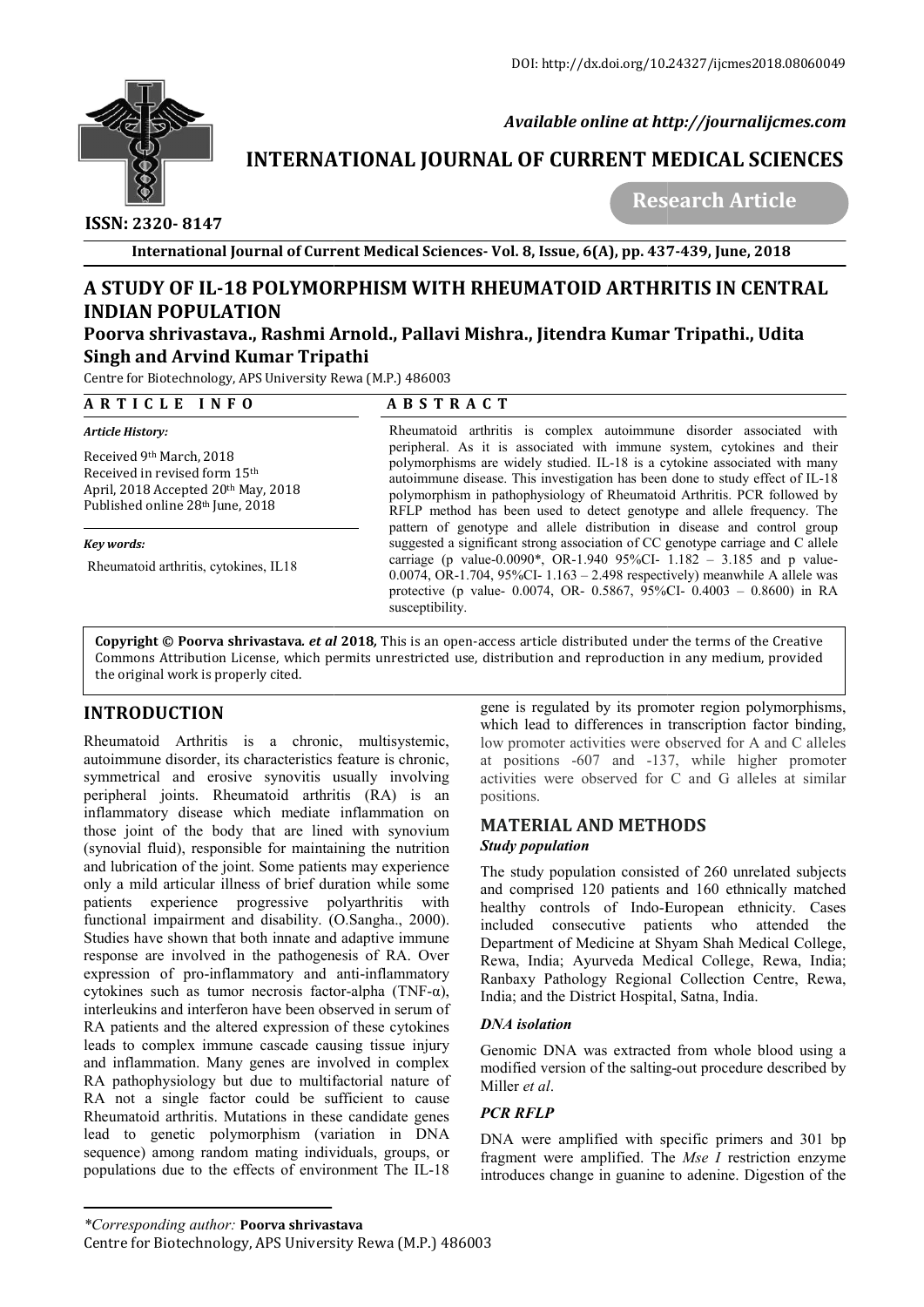amplified 301 bp PCR product was excisable by *MseI*. Depending on the digestion pattern, CC homozygous individuals when cut into 199 and 73bp fragments, and as AA homozygous individuals when cut into 101, 98 and 73 bp fragments. Thus, the CA heterozygous individuals were identified when showing the expected fragments: 199, 101, 98 and 73 bp.

| Association of IL-18 genotypes, alleles and carriage |
|------------------------------------------------------|
| rates with susceptibility to disease in RA cases     |
| compared to controls using Fisher exact test.        |

| Il-18 genotype                 | Case<br>$N = 112$<br>N<br>$\%$                    | Control<br>$N = 125$<br>N<br>$\%$     | P value                        | Odds<br>ratio &<br>ci                                                                        |
|--------------------------------|---------------------------------------------------|---------------------------------------|--------------------------------|----------------------------------------------------------------------------------------------|
| $_{\rm CC}$<br><b>CA</b><br>AA | 65<br>54.2<br>51<br>42.5<br>$\overline{4}$<br>3.3 | 53<br>37.8<br>74<br>52.8<br>13<br>9.3 | $0.0090**$<br>0.1064<br>0.0763 | 1.940<br>1.182-<br>3.185<br>0.6592.<br>$0.4034 -$<br>1.077<br>0.3369.<br>$0.1068 -$<br>1.063 |
| <b>Alleles</b><br>С<br>A       | 181<br>5.4<br>59<br>4.6                           | 180<br>64.3<br>100<br>35.7            | $0.0074**$                     | 1.704,<br>1.163-<br>2.498<br>0.5867.<br>$0.4003 -$<br>0.8600                                 |
| <b>Carrige Rate</b><br>С<br>А  | 116<br>96.6<br>55<br>45.8                         | 127<br>90.7<br>87<br>62.1             | 0.0902                         | 1.445,<br>$0.9481 -$<br>2.202<br>0.6921,<br>$0.4542 -$<br>1.055                              |

N - Number of individuals carrying particular genotype in a study group

% - Genotype frequency, allele frequency and carriage rates in percentage; \*- significant values

 $\chi^2$  (*P* Value) - indicates  $\chi^2$  *P* Value when HC is compared to RA

#### **RESULTS**

IL-18 is a proinflammatory cytokine belongs to IL-1 superfamily. Higher level of IL-18 is found in the synovial fluid of RA patients. Patients would have higher frequencies of C alleles at position -607 and higher frequencies of G alleles at position -137 of the IL-18 promoter gene while higher frequencies of A allele at position -607 and higher frequencies of C allele at position -137 would confer protective effects against the development of RA. Analysis of the distribution of genotype frequencies, allele frequencies and carriage rates for IL-18 -607 promoter polymorphism are depicted here. Genotype distribution of HC group (37.8%) showed decrease in 'CC' genotype as compared to RA group (54.2%) means (37.8% vs 54.2.%). Similarly, 'AA' genotype was present in significantly higher frequency in HC (9.3%) as compared to RA group  $(3.3\%)$  that is  $(9.3\%)$ vs. 3.3%). An odds ratio of RA group for 'CC' genotype (1.940) indicated a harmful and strong positive effect of CC genotype with rheumatoid arthritis disease whereas an odds ratio of AA genotype (0.3369) group indicated a protective effect and AA genotype with the disease. The heterozygous genotype 'CA' was nonsignificantly distributed in HC group as compared to RA group (42.5% in case vs 52.8 % in control). An odds ratio of 0.6592 in RA group respectively was consistent with weak protective effect of 'CA' genotype in RA susceptibility. Although the overall distribution of genotype was not significantly different but CC genotype was significantly higher in case population as compare to control and

indicates the strong association of CC genotype with RA susceptibility. Overall allele 'C' was found to be in significantly high frequency in rheumatoid arthritis disease group as compared to HC group in vindhya region whereas allele 'A' was present in significantly low frequency in the disease group ( $\chi$ 2 = 7.543, P=0.0060\*). The pattern of genotype and allele distribution in disease and control group suggested a significant strong association of CC genotype carriage and C allele carriage (p value-0.0090\*, OR-1.940 95%CI- 1.182 – 3.185 and p value-0.0074, OR-1.704, 95%CI- 1.163 - 2.498 respectively) meanwhile A allele was protective (p value-0.0074, OR- 0.5867, 95%CI- 0.4003 – 0.8600) in RA susceptibility. Carriage rate of allele 'C' was lower in HC group as compare to RA patients. (90.7% vs. 96.6%) whereas carriage rate of allele 'A' was lower in disease group as compare to control (45.8% Vs 62.1%). Overall strong positive association was found with rheumatoid arthritis disease.

#### **DISCUSSION**

IL-18 is a cytokine that belongs to the IL-1 superfamily and is produced by macrophages and other cells. IL-18 works by binding to the interleukin-18 receptor, and together with IL-12 it induces cell-mediated immunity following infection with microbial products like lipopolysaccharide (LPS). The pattern of genotype and allele distribution in disease and control group suggested a strong association of IL-18 -607 in RA susceptibility. Previous findings of Rueda *et al*., and Pawlik *et al*. reported that, IL-18-137 and -607 promoter polymorphisms were not significant with respect to RA courses and severities. Pan *et al*., reported that IL-18 gene promoter -607 A/C polymorphism was not associated with development of autoimmune diseases. Ying *et al*., reported that the genotype and allele frequency of IL-18- 607 were not associated with IL-18 serum levels. Huang *et al*., reported that IL-18-607 polymorphism was associated with RA, but not with IL-18-137 polymorphisms. Gracie *et al*., reported that both SNPs found at positions -137 and -607 were involved in pathogenesis of RA. When other auto immune diseases were considered, the results were found to be very conflicting. Takada *et al*., reported that C allele, at position -607, was a risk factor for sarcoidosis in the Japanese population.

#### **Reference**

- 1. Rueda' B, Gonzalez-Gay MA, Mataran L, Lopez-Nevot MA, Martin J. Interleukin-18-Promoter polymorphisms are not relevant in rheumatoid arthritis. *Tissue Antigens*. 2005;65(6):544–48. Rueda, *et al*., (2005) [32] [PubMed]
- 2. Pawlik A, Kurzawski M, Czerny B, Gawronska-Szklarz B, Drozdzik M, Herczynska M. Interleukin-18 promoter polymorphism in patients with rheumatoid arthritis. *Tissue Antigens.* 2006;67(5):415–18.Pawlik, *et al*., (2006)[33] [PubMed]
- 3. Pan HF, Leng RX, Ye DQ. Lack of association of interleukin-18 gene promoter-607 A/C polymorphism with susceptibility to autoimmune